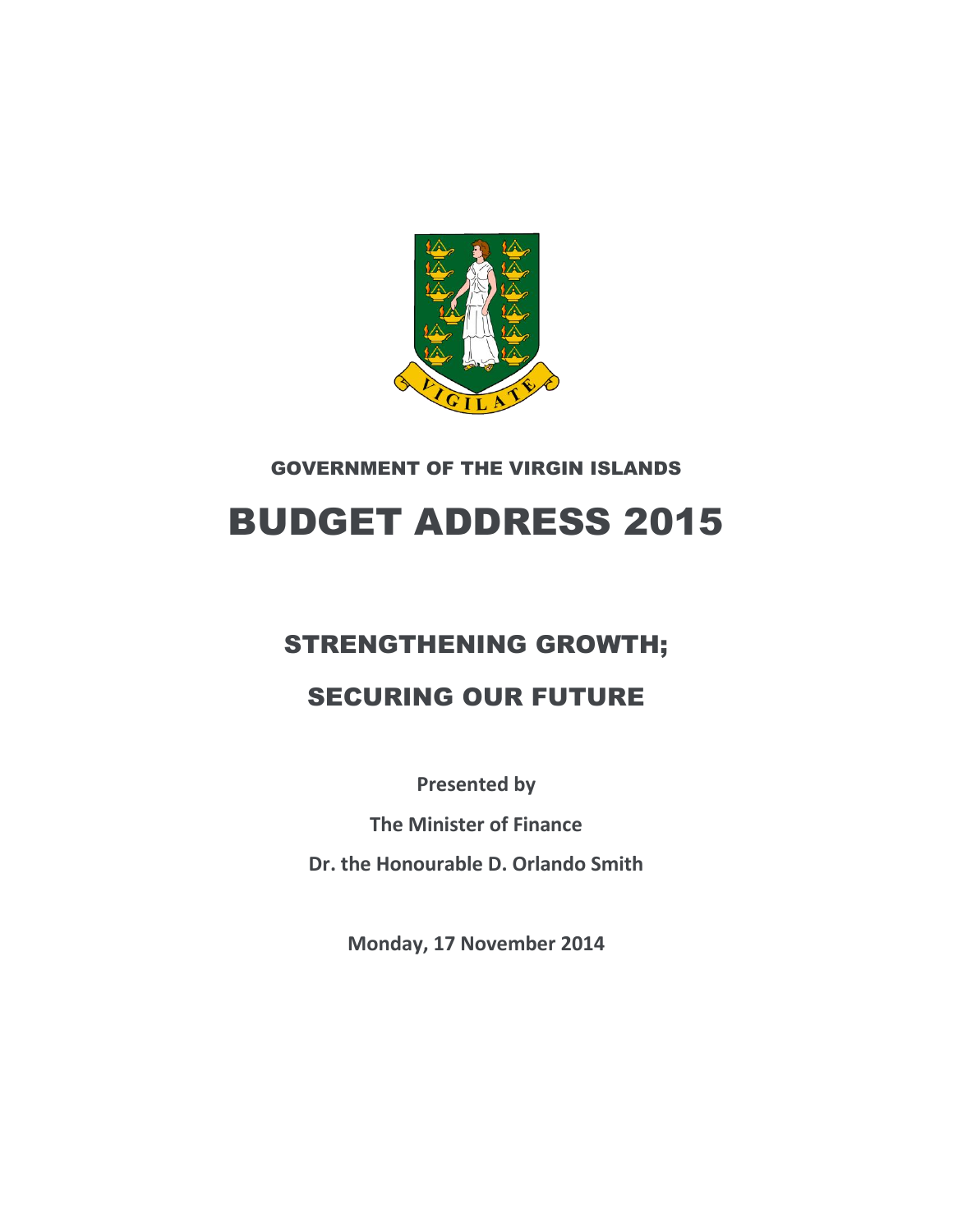1. Madam Speaker, I move that the Bill entitled, Appropriation Act, 2014, be read a second time and in so doing, I invite this Honorable House to extend its customary courtesies, in permitting me to deliver the Budget Address.

2. Madam Speaker, I thank God for the opportunity to deliver this, my fourth Budget Address as Premier and Minister for Finance in the Territory of the Virgin Islands. I am also most grateful to our people for expressing the confidence they did in my colleagues and me when they sent us here to manage their affairs.

3. I, thus, crave your indulgence today, Madam Speaker, in permitting me to give the people of these Virgin Islands an account of my stewardship over the past three years. In so doing, I will set out our accomplishments, plans, challenges and vision for the further development of our people and of this Territory.

4. Madam Speaker, before I delve into the Budget Address in its usual structured way, there are some matters which must be highlighted simply because they have created serious impacts-some severe, some unprecedented-on our finances and way of life.

5. On these matters, Madam Speaker, I will elaborate later in the address.

6. Madam Speaker, we truly live in a global village, and we are not immune to a wide range of issues that impact it. These issues may be health issues, as in the case of Chikungunya in the sub-region and the threat of Ebola, mostly in Africa; economic issues, such as the impacts of the worst global economic recession of the past few years; global regulatory changes, tax transparency and tax competition issues, or geopolitical strife resulting in terrorism or struggles for world dominance.

7. Whatever the issues, Madam Speaker, we in the BVI are affected to some degree.

8. Madam Speaker, we are a small Territory of some thirty thousand (30,000) people. However, the fact that we have a Gross Domestic Product just shy of one billion US dollars, a company register which lists in excess of four hundred thousand companies and nationals residing here from over one hundred and ten (110) countries, tells me that the BVI is operating on the world stage.

9. Madam Speaker, as members of that global village, and as players on the world stage, we must then realise that when we make comments on issues that affect us, those comments are open to the scrutiny of the world. The manner in which we conduct our political and domestic affairs is constantly being reviewed around the globe, and the world makes judgments about us based on what they are seeing, hearing and reading. Determinations are made as to whether these Virgin Islands may be a good place to vacation, to live, to invest, or to do business.

10. We owe it to ourselves and to future generations of BVI nationals to conduct our affairs responsibly, to respect the rule of law, to prepare ourselves well for the roles we occupy in the Territory and to have a highly developed sense of service.

11. Madam Speaker, it is service, - be it in Tourism or Financial services - that is our business.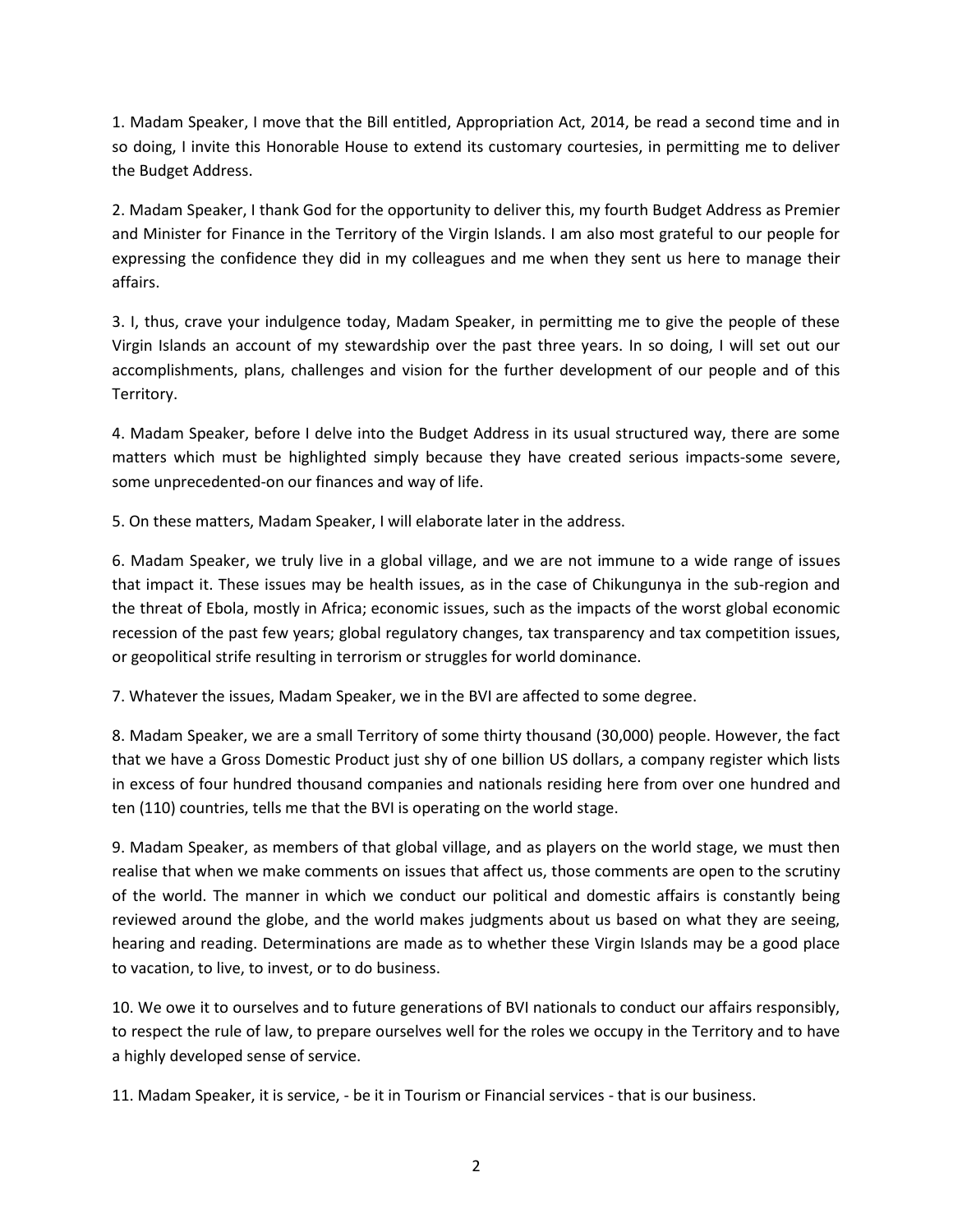12. Over the course of these four (4) budget addresses, Madam Speaker, you would have noted a recurring theme; that is, my Government's resolve to make the right decisions in the interest of our present and future development as a Territory.

13. Madam Speaker, some of those decisions were not popular, but we took them because of our expectations for a better day. We accepted the short term 'pain' in favor of the long term gain; we are sure that these would accrue to the benefit of all in the BVI.

14. Madam Speaker, it is important that we have signed off on borrowing guidelines with Her Majesty's Government (HMG). This is in our Territory's best interest because we now have a blueprint to order ourselves in our financial realm and which also respects the very real contingent liabilities of Her Majesty's Government and at the same time, allows us to operate, within the guidelines, in an autonomous manner. This has meant, placing some emphasis on building our reserves.

15. As a result of this, we will be able to, as of 2017, once again, secure loans for our various capital investments without seeking the direct approval of Her Majesty's Government. This was our objective from the start, and I am thankful that we are well on our way to restoring a level of autonomy we once enjoyed in the past, but was lost during our absence from office.

16. Madam Speaker, this positive outlook is as a result of our sound stewardship over the last three years.

17. Madam Speaker, my Government has held firmly to the age old philosophy that government is a continuum, a trust, if you will. We accept that contractual decisions taken by a predecessor government that may have even significant financial implications going forward, must be dealt with. In this vein, my Government has paid off all the bills created by my predecessors, and have honoured the commitments they created. Madam Speaker, in this difficult economy, this created challenges in moving my agenda for prosperity and growth forward at the pace that I wanted.

18. Despite this, Madam Speaker, and as the numbers will show, we have still managed to arrest the downward slide of the finances of the Government of the Virgin Islands and have returned the BVI Economy to a path of positive growth.

19. Madam Speaker, the evidence demonstrates that our people can now look forward to a brighter future.

20. Madam Speaker, the Bi-Water contract has serious implications for our fiscal position. We are contractually obligated by the previous Government to pay some seventeen point four million dollars (\$17.4MM) per year to Bi-Water, whether or not we consume the water, with the consequence of disenfranchising locally-owned water providers who now currently provide this service. We are also obligated to provide Bi-Water with electricity free of charge.

21. Unfortunately, Madam Speaker, the dramatic and prolonged impact of the Bi-Water commitment to the Territory's budget may cause an increase in water rates. Be that as it may, I have honoured the tenets of the Bi-Water contract and I have done so because, doing otherwise, would have been more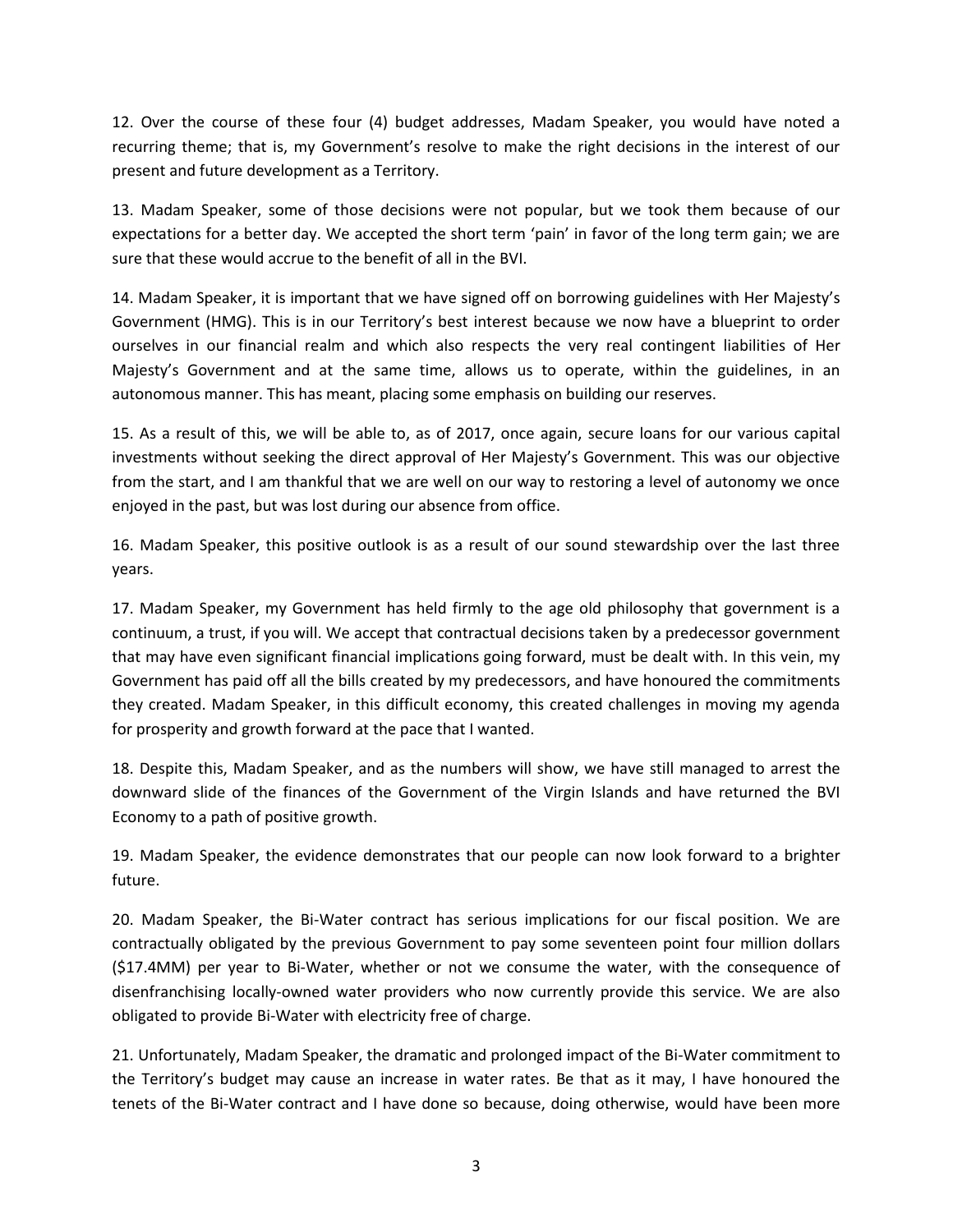costly due to the construct of the negotiated contract and because we live in a country of laws--a country where this Government will always uphold the rules of good governance.

22. Madam Speaker, the new hospital will soon be officially opened to the public. It is a project that bears the imprint of both the former Government and my Government. It is a costly project, both in its capital investment of over one hundred million dollars, as well as its projected recurrent operational costs of over forty million (40MM) dollars annually.

23. We can all be proud, though, Madam Speaker, that from this facility, health care of a world-class standard can now be provided to our people.

24. You are aware, Madam Speaker, that for some time, a National Health Insurance Programme has been under discussions. Like the hospital, it bears the imprint of both the former Government and my Government. The objective of the programme is to ensure that our people have the kind of health coverage needed to support the quality of life which our Territory now offers its citizens, and to which they have become accustomed.

#### **FACING OUR REALITIES**

25. Madam Speaker, you will recognise this opening as a continuation of a conversation with the people of this Territory that took shape some twelve (12) months ago, but started more than three years ago when I revealed my Government's continuing commitment and road map for prosperity for this Territory. I have been discussing the things that we need to do with respect to improving the quality of life for all BV Islanders and the path that we must take towards stability and growth.

26. Among these was a call to solidarity and support for the completion of a few key important projects which would provide for us a solid infrastructure and foundation upon which future generations can build.

27. Madam Speaker, my job as Minister of Finance in this administration is to manage the finances of this Territory well and, at the same time, to be an advocate for and on behalf of the people of this Territory.

28. I face the challenges as they arise and formulate solutions to overcome these challenges.

29. I ensure that our hard working men and women of the Civil Service are being equipped with the tools they need to carry out the demands of their jobs of assisting the public with the multiplicity of goods and services provided by Government. In addition to this, Madam Speaker, I ensure that our Civil Servants are paid regularly, even in difficult economic times. Without a steady, guiding hand, our shipof-state would enter very rough and turbulent waters to her detriment and that of her precious cargo.

30. Madam Speaker, it is important to note that I have mandated and established, with personnel in place, a strong analytical function within the Ministry of Finance to look at our current macro-fiscal realities in order that the members of this House would be able to make better and informed decisions for the benefit of the people of this Territory.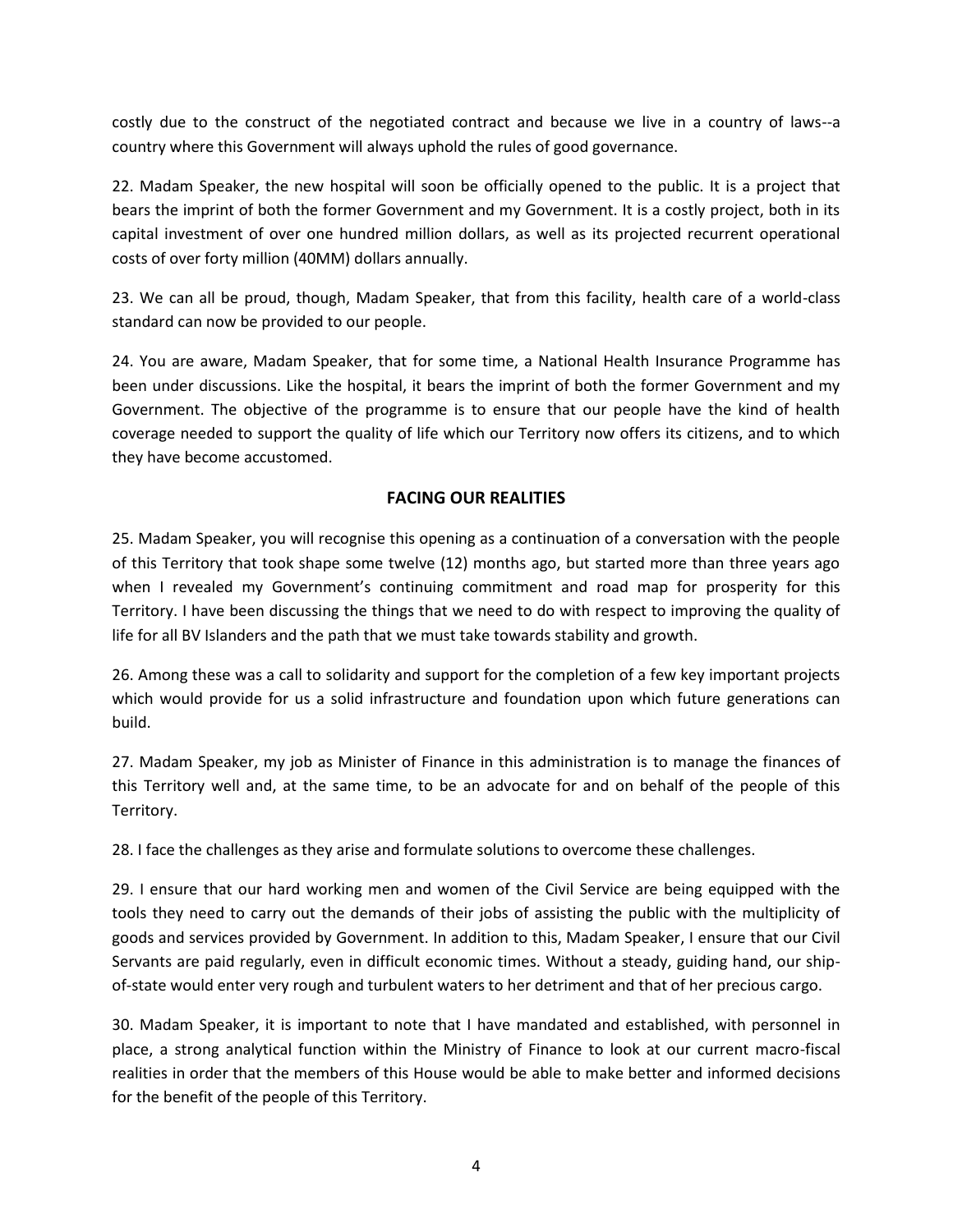31. The increased knowledge that has come about as result of this mandate has made it clear that the previous fiscal trajectory of Central Government, which we met on assumption of office in 2011, could not be sustained. Firm choices had to be made on how we will utilise our current fiscal resources, maintain them and into the future, improve on them.

32. Madam Speaker, the Medium Term Fiscal Plan that forms the basis for this budget illustrates that our economy is strong and the outlook for the future is optimistic. However, Madam Speaker, the future of the BVI does not merely rest on the shoulders of my Government, but requires each and every one of us to put aside our differences, and, as citizens and as members of this Honourable House, draw on our common commitment to do good by this Territory and its people.

33. Madam Speaker, I challenge all Honourable Members of this Honorable House to adopt this as their mantra.

### **ECONOMIC PERFORMANCE**

34. Turning now to our economic performance, Madam Speaker, I am pleased to announce that the British Virgin Islands returned to positive growth in 2013, with the Gross Domestic Product (GDP) increasing from \$909.4 million in the previous year to \$923.2 million in 2013. This growth was driven largely by growth in the tourism and construction sectors, with communication, real estate and rental and business services playing a role, and accompanied by sustained performance of our financial services sector.

35. Madam Speaker, this means that this Territory has turned the corner.

36. In 2011, when this Government took over the reins of this administration, the prospects were bleak. However, we set ourselves a strategy to find our way out, and we did.

37. I thank the people of this Territory for their patience, for their understanding and, indeed, for their support as we set our course to prosperity.

38. How did we achieve this? By creating an environment for progress and investment!

39. The result was that the hotel and restaurant sector grew by three-point-nine percent (3.9%) in 2013, in contrast to the average two-point-two percent (2.2%) decline experienced by this sector in the previous five years.

40. Overnight tourist arrival figures for 2013 were four-point-two percent (4.2%) higher than 2012, bringing a record three hundred and sixty-six thousand, one hundred and eight (366,108) overnight visitors to our shores in the year.

41. Although overall tourist arrival numbers declined by one-point-five percent (1.5%) in 2013 due to the challenges experienced in the cruise season, overall tourist expenditure increased in 2013 from the previous year.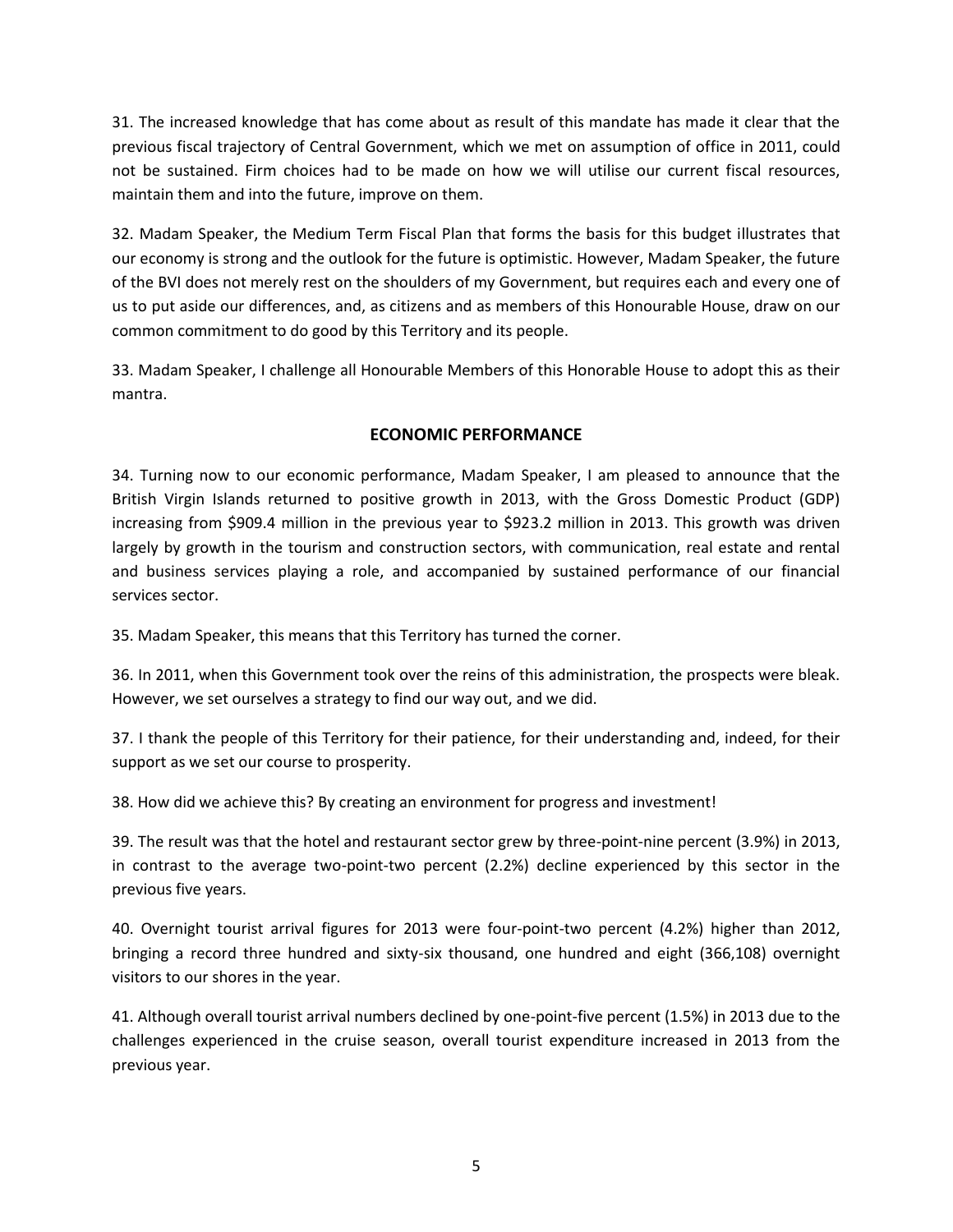42. Performance thus far for 2014 promises to yield another strong year for tourism in the BVI. Overall, tourist arrivals at the end of September this year grew by four-point- eight percent (4.8%) compared to the same period last year. This growth continues to be driven by a buoyant overnight tourist market.

43. Madam Speaker, we expect that with the completion of the cruise pier expansion project in 2015 the number of cruise passengers will show positive growth.

44. It is clear that our focused and strategic efforts in tourism have yielded much fruit, with this sector now promising to grow and be a stronger contributor to our economy in the years to come. Ultimately, this means increased opportunities for our people.

45. Madam Speaker, the financial services sector remains resilient, and continues to make significant contributions to overall economic activity, as well as Government revenue.

46. Very importantly, Madam Speaker, although we have seen a small decrease in new incorporation figures, revenue, to date, has yet to be adversely impacted. Furthermore, the strong performance of reregistrations in 2013 saw revenue from financial services to Central Government actually increasing by one-point-four percent (1.4%) when compared to 2012. Revenue from incorporations at the end of September 2014 was up by one-point-eight percent (1.8%) over that of the same period last year.

47. Madam Speaker, our inflation rate has remained largely stable over the past few years, decreasing slightly from two-point-five percent (2.5%) in 2011, to two-point-one percent (2.1%) in 2012, and eventually to one-point-six percent (1.6%) in 2013. The United States, from which the majority of our imports come, affects this to a very large extent, as does the ebb and flow of global oil prices.

48. Madam Speaker, we are now seeing an increase in employment, fuelled by more job opportunities, as our economy grows and we expect employment figures to continue to increase towards 2017.

#### **FISCAL PERFORMANCE**

49. Madam Speaker, 2013 total revenue outperformed expectations, reaching three hundred and two million dollars (\$302MM), three-point-one percent (3.1%) higher than projected, and three-point-three percent (3.3%) higher than revenue in 2012 which was at two hundred and ninety-two-point eight million dollars(\$292.8MM). Taxes on goods and services comprised sixty-five-point-five percent (65.5%) of all Government revenue in 2013, and increased some one-point-five percent (1.5%) over that of 2012 to one hundred and ninety-eight million dollars (\$198MM)

50. Madam Speaker, revenue from payroll taxes reflected the highest percentage increase of all revenue categories, at eight-point-five percent (8.5%) and contributed fourteen-point-six percent (14.6%) of all Government revenue collected in 2013. Property tax, taxes on International Trade, and other revenue all registered decreases in yield in 2013 in comparison to 2012.

51. On our current path, our conservative revised projection for 2014 revenue stands at approximately two hundred and ninety-eight million dollars (\$298MM). This was largely because we held back on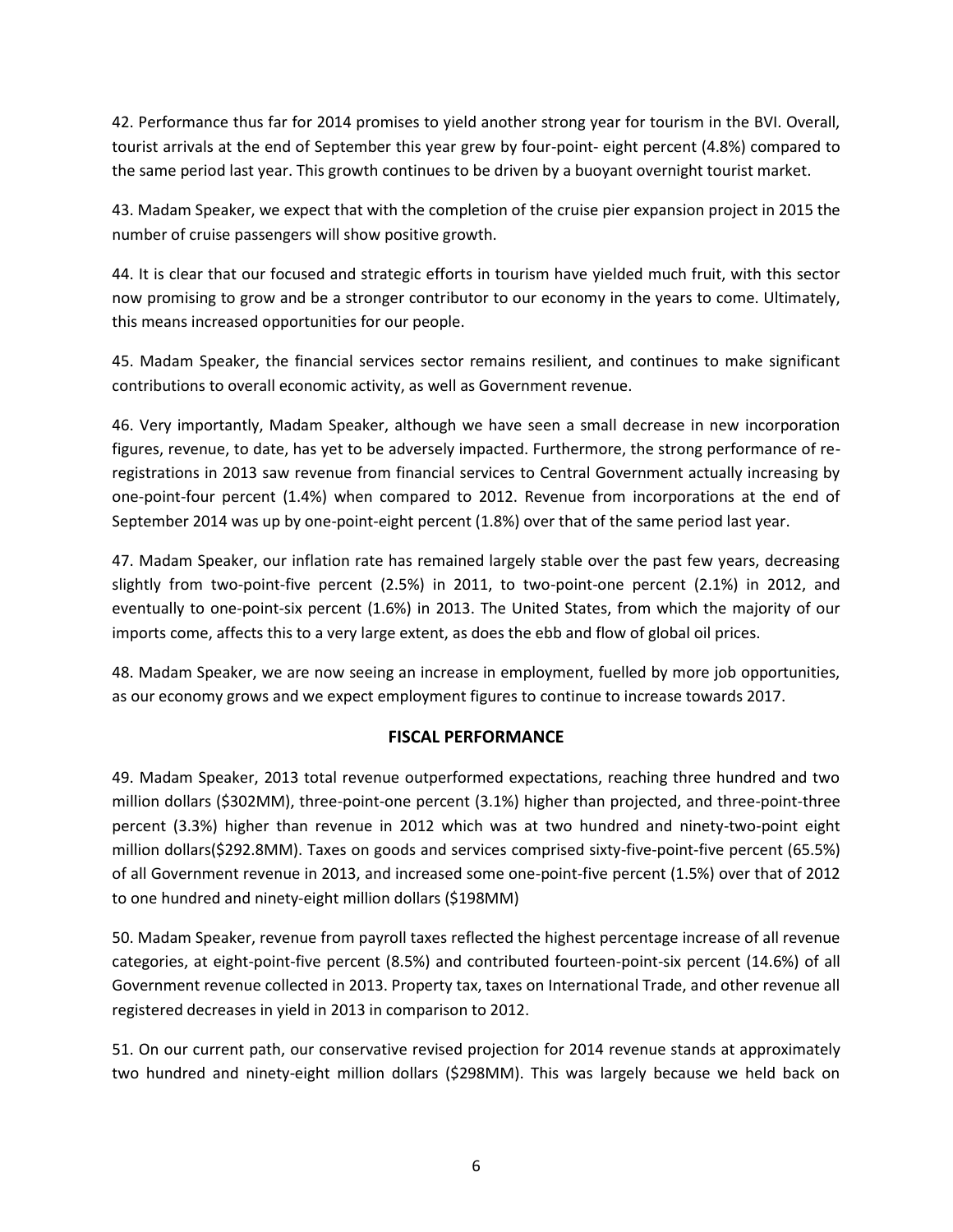instituting several revenue raising initiatives that we concluded would have been inappropriate to implement at the time due to the need to stimulate further growth in the economy.

52. Madam Speaker, our efforts to cut recurrent expenditure over the last two years in order to deliver more efficient and less costly services to the public are beginning to show good results. Ministries and Departments have been strongly encouraged to be more efficient, and achieve greater value for money in procuring goods and services.

53. In 2013, total recurrent expenditure decreased by one-point-four percent (1.4%) to two hundred and fifty-seven million dollars (\$257MM).

54. Notwithstanding that drop in expenditure last year, we anticipate that recurrent expenditure will increase to two hundred and sixty-five-point-two million dollars (\$265.2MM) in 2014.

55. This increase, Madam Speaker, is as a result of increased investments towards improving our tourism and financial services product, honoring the Bi-Water agreement, and additional administrative costs associated with the development and the commissioning of the New Peebles Hospital.

56. Based on our performance thus far, we expect recurrent surplus in 2014 of approximately thirtytwo-point-four million dollars (\$32.4MM). This is lower than the forty-five- point-three million dollars (\$45.3MM) of 2013 a result of a lower revenue forecast, and additional expenditure incurred in the areas of health care, infrastructure, financial services and tourism, just described.

57. Madam Speaker, capital expenditure totaled forty-two-point-six-three million dollars (\$42.63MM) in 2013 and was funded by a combination of the recurrent surplus and previously approved loan funding. Fifty-eight percent (58%) of capital expenditure; some twenty-four-point six million dollars (\$24.6MM), was spent on completing works at the new Peebles Hospital. Other capital projects conducted in the year included work on the Road Town Sewerage Project, road repair, schools rehabilitation and recreational parks.

58. Due to the late start of many of the projects in 2014, particularly the East End/Long Look Sewerage Project, and the CDB loan-funded infrastructural development project, capital expenditure exclusive of the cruise pier project is expected to reach only \$17.4 million by the end of this year.

#### **CHALLENGES AHEAD**

59. Madam Speaker, although we are at a stage where we must continue to be vigilant in maintaining the buoyant economy of the BVI, the hard work and determination of the people of this Territory over the past challenging three years have resulted in a better situation than the one which this Government inherited.

60. As the numbers have shown, the tourism sector in the British Virgin Islands is growing at a laudable rate and demonstrates that our efforts over the past years have been well spent.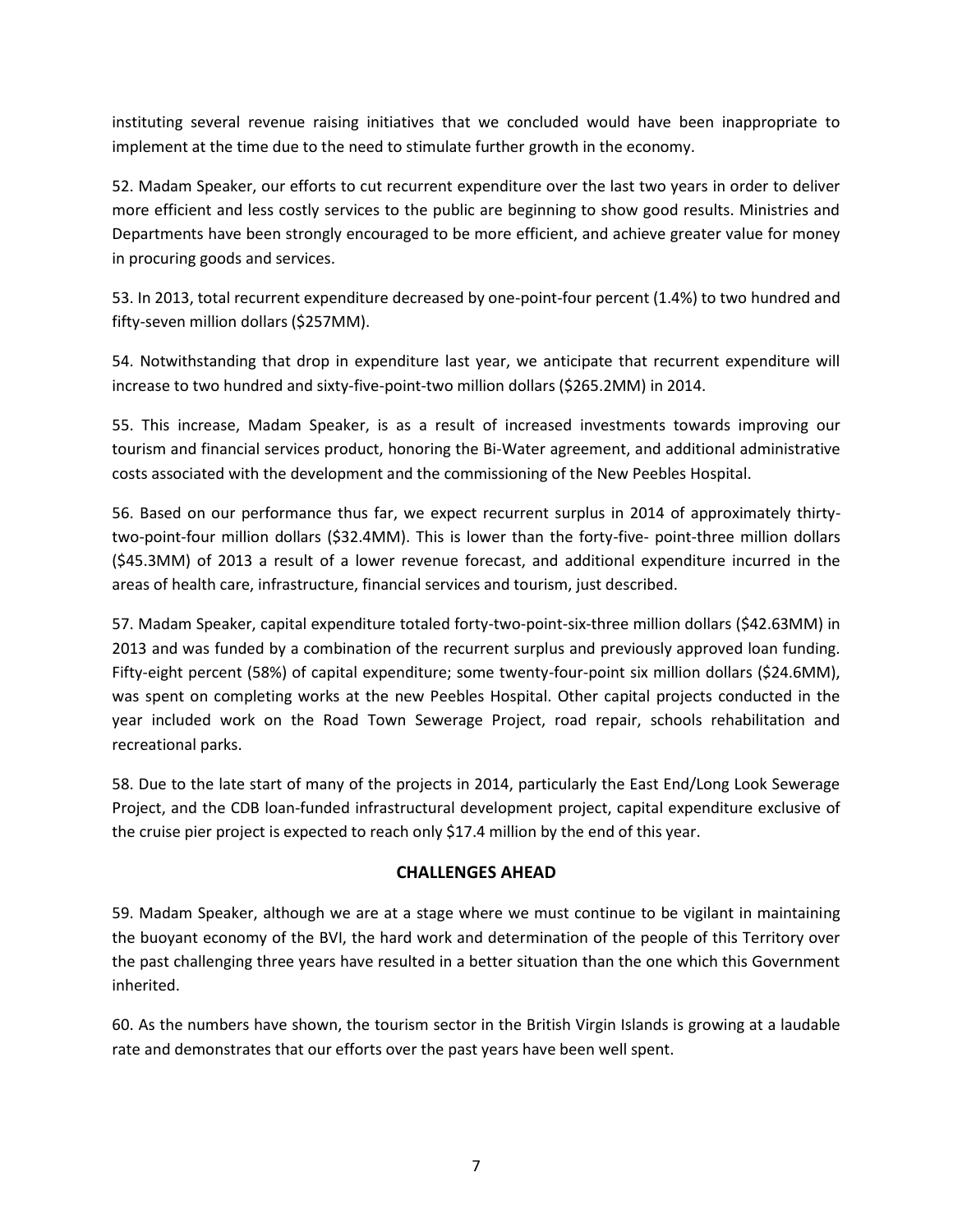61. We have expanded our reach into the South American market and have more targeted and efficient marketing efforts in our existing United States and European markets as well as the very large Asian market.

62. Madam Speaker, we believe that the BVI, is one of the premier destinations for tourists on this planet, but we can only achieve our fullest potential by protecting and adding value to our existing natural endowments.

63. With a few infrastructural improvements and enhancements, Madam Speaker, we expect this industry to blossom to unparalleled levels. One of these enhancements, the Cruise Ship Pier, is currently under construction and is due to be fully completed in 2015.

64. Madam Speaker, this is a much needed enhancement to our ability to remain competitive in this industry, and the pier park which accompanies it will result in a product offering unparalleled in the history of BVI, to date. Unique about this facility, Madam Speaker, is the fact that it will be owned by the people of the BVI who have been offered the opportunity to invest in and receive very good dividends from their investments.

65. Madam Speaker, our taxi drivers, tour operators, vendors, restaurateurs, retailers and entrepreneurs stand to benefit significantly from this greatly enhanced facility; we are all excited at the prospect of opening day by the second quarter of next year.

66. To further support the economy, Madam Speaker, we continue to pursue the T.B. Lettsome Airport project, with a view to having works beginning in late 2015.

67. Madam Speaker, in order to facilitate the greatest utility for our fiscal resources, we have discussed various ways of financing this project with the current short list of bidders and are now involved in the groundwork necessary to allow them to provide workable solutions for financing and expanding this much needed piece of infrastructure as soon as possible.

68. I am advised by industry leaders that, while in the past the important thing for tourism was the destination, this has now been eclipsed by a more important factor given the fast-paced world in which we now live. The defining factor, Madam Speaker, is access--and specifically in this case--air access.

69. The BVI must have easy air access as an important part of its economic future going ahead, and we will do everything possible to ensure that is realised in our very immediate future. Madam Speaker, remaining on the path to "Strengthening Growth and Securing our Future" requires that we do this.

70. Madam Speaker, we expect the other major sector of the economy, financial services, to remain buoyant, and we are supported in this view by the optimism of our service providers, and by the groundwork we have laid with the establishment of our office in Hong Kong, BVI House Asia, and the outreach to promising markets in South America.

71. Yes, there will continue to be challenges in this industry; In today's new environment, we are faced with leaks of Data by the ICIJ and the challenges associated with the banks. But in this regard, we are not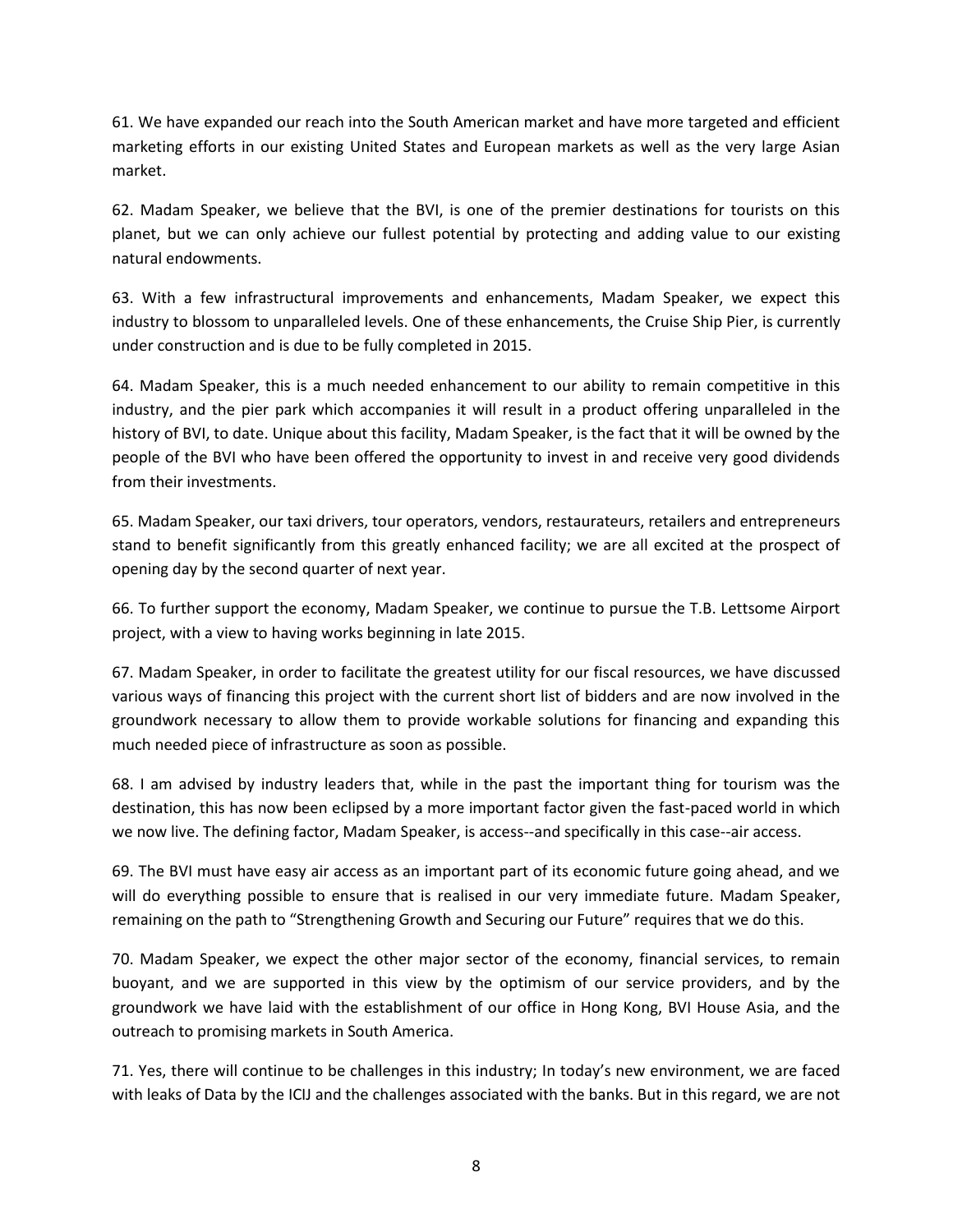alone, as within recent months both Jersey, in the Channel Islands, and Luxembourg have also been attacked by the ICIJ.

72. But, Madam Speaker, these are challenges we have faced before and have overcome.

73. Going forward, Madam Speaker, the British Virgin Islands must continue to equip itself for an environment which promises to be very much unlike what we operate in today. In this regard, I am proud of the accomplishments of our International Tax Authority, established in July of 2012 to respond to the many requests for tax information in accordance with signed agreements. The fact is that the prior absence of such an Authority placed us in significant difficulty with a number of our treaty partners.

74. We have already put the wheels in motion to prepare this Territory for this new environment to ensure that we continue to be a major player in the international business arena. Since taking office at the end of 2011, we have had extensive consultations with a wide spectrum of stakeholders on the topic of the continued viability and growth of the sector.

75. I am grateful for their insight and various perspectives. Additionally, we have just completed the initial part of an exercise to lay out a pragmatic strategy and implementation plan to further strengthen our financial services industry and, in the coming months, will ramp up activities to deal with this very important matter

#### **LOOKING AFTER THE WELL BEING OF OUR CITIZENS**

76. Madam Speaker, in addition to ensuring that the economic base of the economy remains strong, we must also provide for the well-being of our citizens. Our population is getting larger and the need for more comprehensive health care services and a social protection system is ever more prevalent.

77. Two very significant initiatives are now coming into their own; the new Peebles Hospital which is slated to be opened on 17th December of this year, 2014, to be followed immediately by the full transfer of clinical services to this new facility by the end of the year.

78. Madam Speaker we will continue to build on our current foundation with:

- 1. the merger of the administration of the Adina Donovan Home on Tortola with the Virgin Gorda Elderly Home. Madam Speaker, with greater efficiencies and protocols to assist our dedicated staff we expect our senior citizens will be able to have a higher quality of care in their golden years.
- 2. organisational restructuring to create an Elderly and Disability Services Division of the Social Development Department.
- 3. the establishment of a robust Mental Health and Substance Abuse Rehabilitation Programme within the BVI Health Services Authority under the provisions of the new Mental Health Act
- 4. the establishment of a Transitional Living Programme in the Ministry of Health and Social Development to provide direct support for persons experiencing homelessness.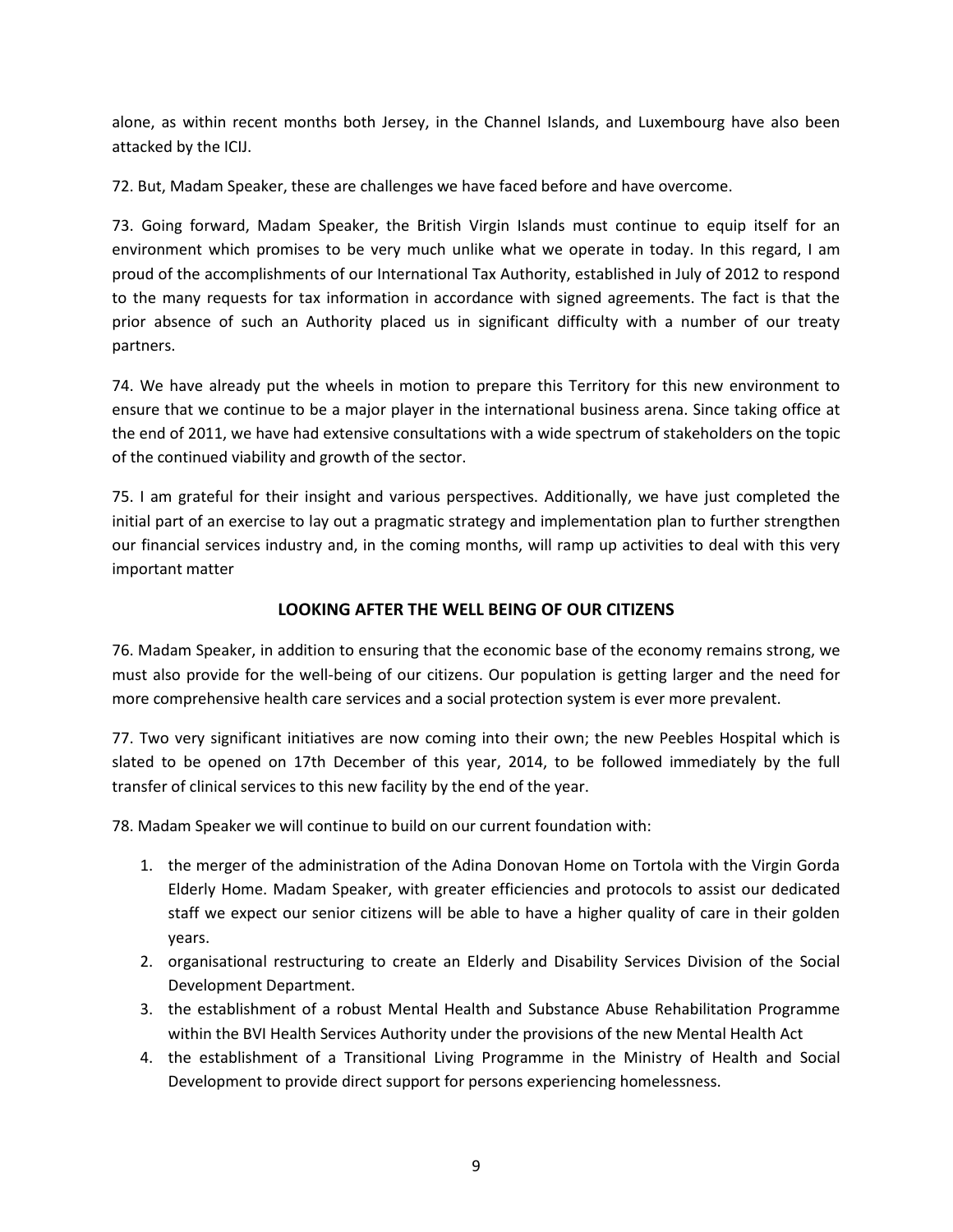5. and the development of a Social Protection Policy Framework to help rationalise and more effectively target social assistance grants and other transfers to break the cycles of multigenerational poverty.

79. Madam Speaker, with respect to those, we see as the future of this Territory--our children--various agencies are working together to strengthen and expand the juvenile justice system in areas such as delinquency prevention, early intervention, and restorative justice, as well as treatment and rehabilitation services that will refocus them in a more positive direction. We are also working to secure suitable accommodations for the safe custody and rehabilitation of young offenders.

80. In addition, Madam Speaker, we are facilitating measures for the entire well-being of our citizens. These measures include improving the conditions for higher levels of physical fitness, consumption of healthy foods, health promoting school and work environments, and reducing exposure to alcohol and tobacco products.

81. Madam Speaker, we also face the reality that crime and criminality is trying to raise its head in what has historically been a very peaceful and law abiding society.

82. Madam Speaker, we have no intention of indulging this menace. It represents an assault on our citizens and residents which we will not permit; it threatens our businesses and undermines our Jurisdiction as one that holds dear, the rule of law. It goes against all we stand for as a people.

83. We are therefore resolved to continue to give our law enforcement and legal services the strongest support to ensure that our visitors and citizens alike are safe.

84. We are also pursuing the implementation of tougher laws on the possession and use of firearms and ammunition, with draft legislation now currently being reviewed.

#### **THE DEVELOPMENT OF OUR YOUTH**

85. Madam Speaker, I need not reiterate the importance of education in the development of a society and its economy, and indeed this is perhaps the most critical part of this process. As a result, we are continuing our bold efforts to improve our education system in addition to providing for the positive development of our young people.

86. Madam Speaker, my Government will continue to ensure that we improve the quality of education in our Territory. Significant work will be carried out at the Elmore Stoutt High School, as well as other schools and there will be continuous maintenance throughout the year.

87. Madam Speaker, as we address the physical infrastructure and continue the much needed improvements, we will also concentrate on the areas of policy formulation, strategic planning and management, and strengthening the regulatory framework to ensure a quality education system.

88. Training of our education officers, principals and teachers must continue and will continue as we strive to strengthen the leadership instructional competence in our education system.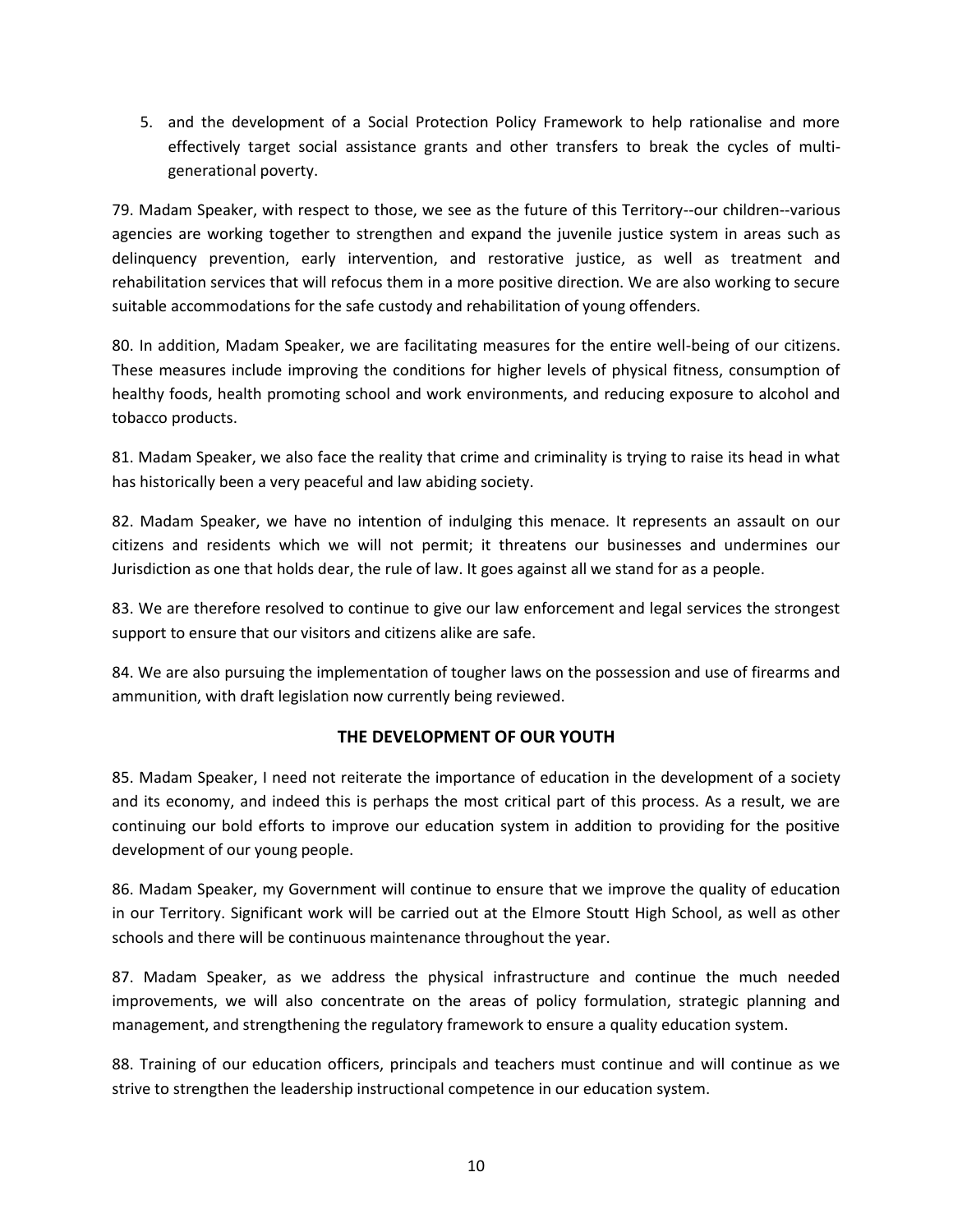89. Madam Speaker, we will also continue to work towards strengthening our Technical High School, the Virgin Islands School of Technical Studies. We are so proud of this facility!

90. Technical/Vocational education and training is an area of our agenda that we have struggled with for a long time. It is an area that often carries an unwarranted stigma and one in which we have had difficulties getting our people involved. We must break this cycle, Madam Speaker, as we need persons with high competencies in these skilled areas to contribute to our Territory's development.

91. Madam Speaker, we will also continue to move forward with building programmes aimed at developing the youth of this Territory.

92. The National Youth Policy will guide the development of the Youth Council and the Youth Parliament. Sports facilities and programmes will be enhanced where possible to assist in engaging our youth in more sporting activities.

93. The continued development of the Rehabilitation Programme at Her Majesty's Prison will help to ensure that the inmates are prepared to return to their communities with much more positive attitudes as well as knowledge and skills to earn a living and make positive contributions to our society. This programme, Madam Speaker, will have to expand and be strengthened to give the inmates as many positive opportunities as possible. We must also ensure that the staff in institutions such as Her Majesty's Prison is equipped to deal with the everyday realities of working in a prison. To this end, training will also be an important dimension for staff in the coming years.

94. We also expect that the Ministry of Education will complete the restructuring process in the coming months as it merges the Department of Education with the Ministry.

95. Madam Speaker, this merger promises to bring higher levels of efficiency and service delivery.

#### **PROTECTING OUR NATIONAL ASSETS**

96. Madam Speaker, the importance of our natural resources cannot be overstated. Indeed this goes to the heart of why we enjoy the success we do today, whether it be the beauty of our natural environment or the resilience and ingenuity of our people; and as such it is paramount that we protect them.

97. We have participated in numerous international for a, aimed at learning more about and increasing the profile of the British Virgin Islands on the world stage as one of the thinkers and proponents of the protection of our environment for generations to come.

98. Madam Speaker, we must as a matter of high priority ensure that in developing this Territory for our people today, that we do not destroy it for our children tomorrow.

This Territory's turquoise waters, emerald hills and ivory sands are a vital part of the inheritance that we have from our parents and must pass on to our children. We absolutely must ensure that it is available for them to enjoy.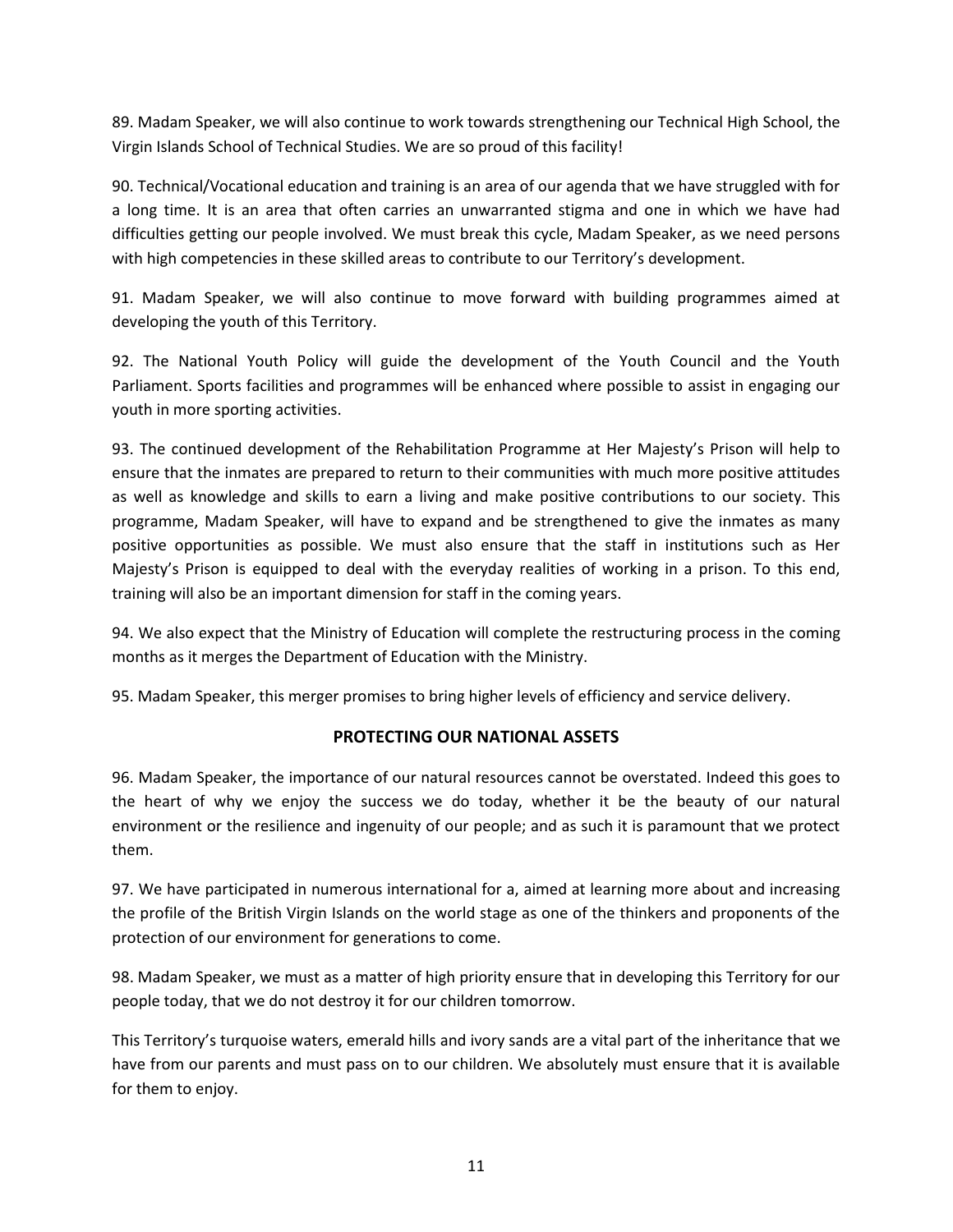99. As islands, we are bound to be very heavily impacted by the effects of climate change and have been significantly involved in the work that has been going on in the region and internationally in that arena. Equally, we have been significantly involved in renewable and green energy activities.

100. That being said, Madam Speaker; we must also learn how best we can add value to what we have now. Though controversial, we have now declared sharks and rays protected in the waters of the British Virgin Islands; not as some pie in the sky idea, but as a realisation that sharks and rays play an important role in the ecology of the British Virgin Islands and without them the balance that exists and allows our natural environment to thrive will no longer exist.

101. More to the point Madam Speaker, in order for our fishermen and other participants in our marine industry to have a sustained livelihood, and for there to be fishermen and fishing in BVI's long term future, we have to protect our coral reefs. The same can be said for our ponds, as without them the brilliance of our beaches throughout the Territory would not be.

102. The development of the fishing and agricultural industries hold much promise and we are doing our best to improve the facilities wherever possible. The BVI Fishing Complex has been upgraded to function better.

103. This upgrade which was completed during the first quarter of 2013 included the addition of four (4) vacuum seal machines, increase in the storage capacity, and the overall enhancement of the esthetics of the building.

104. Additionally, the Treasury Department has been making a special effort to ensure that the fishermen are paid in a timely manner. The sum total of these efforts puts the BVI Fishing Complex in a better position to serve the public as well as provide the necessary impetus for the industry.

105. Madam Speaker, our recent discussions with International Business and Trade LLC, the company from whom the greenhouse technology was purchased, resulted in a signed Memorandum of Understanding, which clearly outlines the responsibilities of both parties going forward. The successful execution of this MOU places the Territory in a position to begin production during the last quarter of 2015. We intend to have one of these Greenhouses dedicated for teaching purposes and another available for rent by local farmers.

106. Madam Speaker, we will continue to respect the rights of all the inhabitants of this Territory and will forge ahead with the production of regulations to accompany the Labor Code now in effect. The launching of the Labor Arbitration Tribunal which deals with dispute resolution signaled the significant progress that we are poised to make in this area. The efficiencies now present in the Labor Department will be improved upon, and, in the coming year, we expect to see higher service delivery standards being met.

#### **BUILDING A SOLID INFRASTRUCTURE**

107. Madam Speaker, though a vexing problem, we have taken the tiger by the tail and are moving swiftly towards the delivery of a working National Sewerage system during the next twelve (12) months,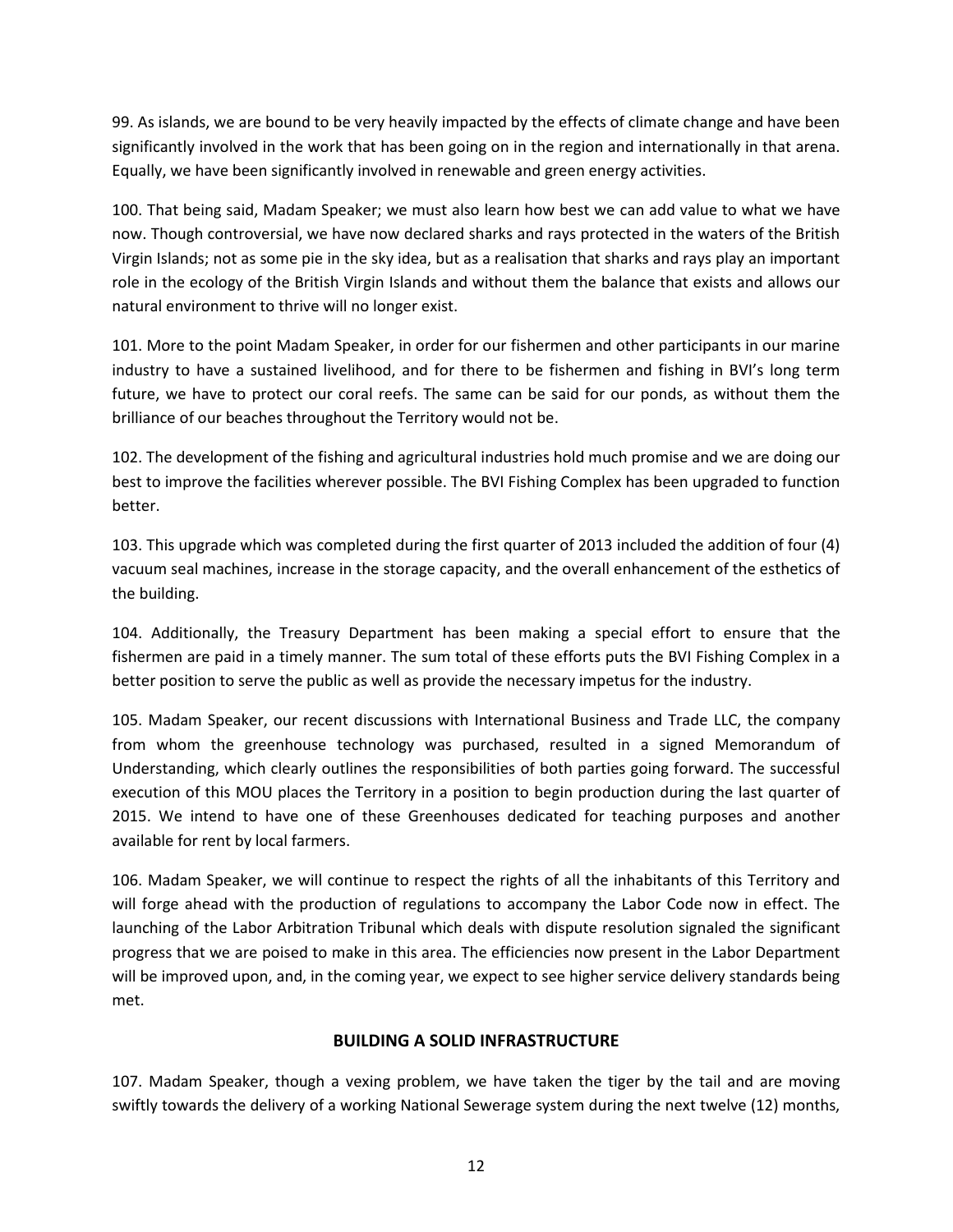both in the local communities of East/End Long Look and surrounding areas and Road Town. We have made major upgrades to our aging sewerage system in the Road Town area and have installed new sewerage and gravity transmission feeds in the areas between Chapel Hill and Greenland.

108. Madam Speaker, new and larger pipes are now replacing the old 10 inch pipeline, and are currently being installed in Road Town. This work is now approximately forty percent (40%) complete and is expected to be completed and commissioned very soon.

109. Works will also continue with gravity transmission and force main feeds along Blackburn Highway from the pump station at Long Swamp to the treatment plant at Paraquita Bay, as will the installation and commission of the outfall and required pump and lift stations at the requisite locations in East End/Long Look communities. Within the coming year, we expect to have house connections and a system that is in use by the citizens of these communities.

110. Madam Speaker, during my last Budget Address, I stated that my Government had completed all conditions precedent in relation to the Bi-Water (Water Purchase Agreement) and that we expected to receive water by the fourth quarter of 2014. Madam Speaker, despite the heavy financial commitment it brings, we remain on target and are expected to receive and commence with the distribution of water before the beginning of this budget cycle 2015 -2017.

111. Madam Speaker, works have commenced on the rehabilitation of our major roads and drains on Tortola, Anegada, Virgin Gorda and Jost Van Dyke. These works are expected to pick up pace with the delivery of the new equipment that has been purchased and put into commission by the Public Works Department.

112. In addition, Madam Speaker, we continue to execute projects through funding from the Caribbean Development Bank with approximately Two Million Dollars spent and another Thirteen Million expected to be spent over the course of the next twelve to eighteen months.

113. Madam Speaker, we remain steadfast in our pledge to reduce the Territory's dependency on traditional fossil fuel energy generation. As a Territory, we must modernise our energy efforts.

114. For several months of this year, due to mandatory load shedding, residents on Tortola, especially those outside the corporate area of Road Town, suffered frequent power outages. I thank you for your patience and am pleased that that period is now behind us as both of the engines have now been repaired.

115. We have committed to moving forward with the BVI Electricity Corporation Phase V Development. Phase V will add two new propane gas engines and two new transmission lines to BVIEC 's arsenal. Madam Speaker, the propane engines utilise approximately 66 percent of fuel consumption of the traditional diesel engines and are more environmentally friendly. Madam Speaker, Phase V will increase the Territory's power generation capacity by 13.6 MW or approximately 33 percent.

116. Madam Speaker, as we continue to advance our renewable energy potential, we have conducted several studies and have been in dialogue with industry experts on the way forward. In 2015, it is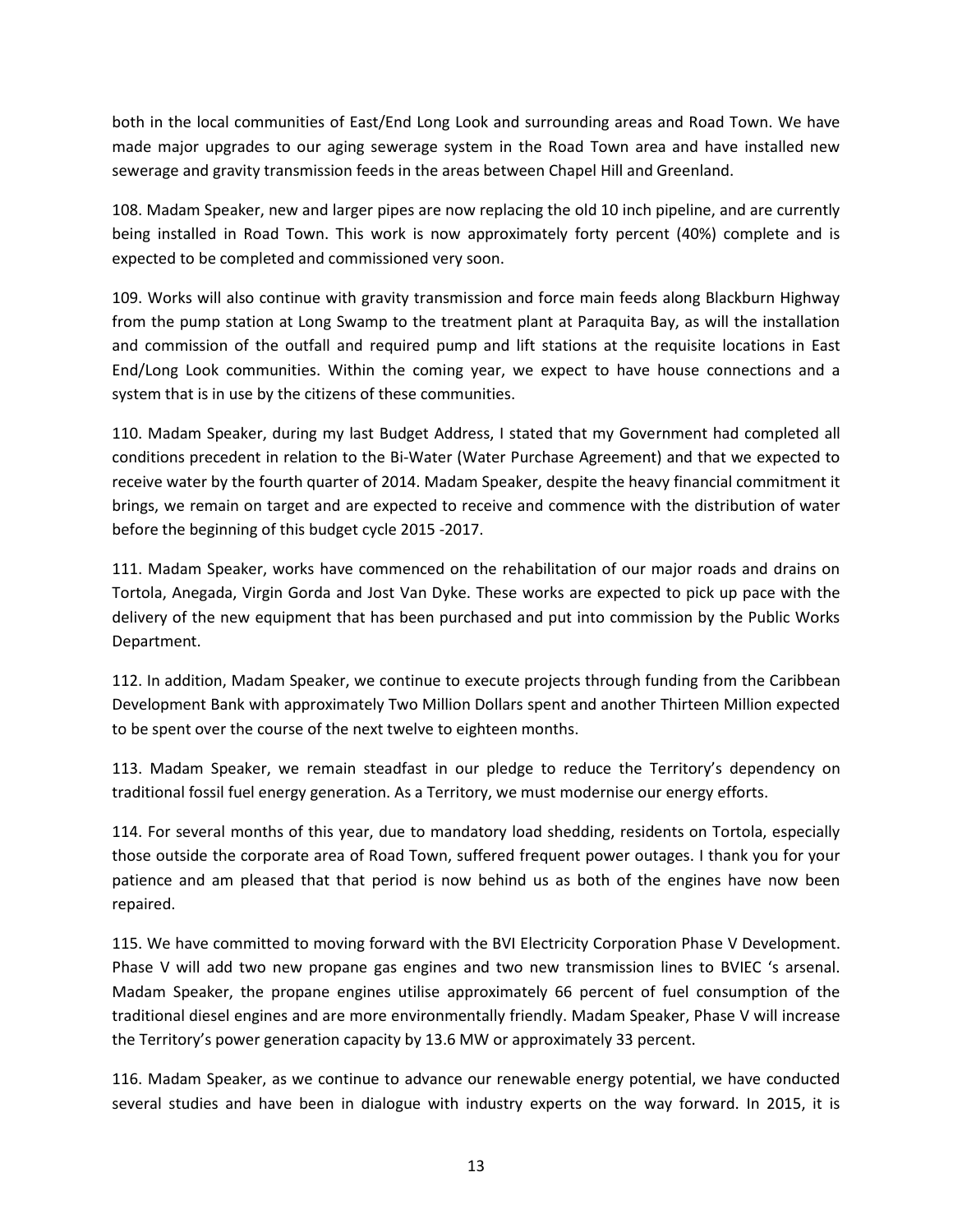intended that we will be tendering for the replacement of the Territory's street lighting and will add an additional 20 percent of light fixtures. This will be by a combination of LED's and solar powered lights which while increasing lighting will reduce our public street lighting bill by approximately 30 percent.

### **THE BUDGET**

117. Madam Speaker, we project revenues to be in the region of three hundred and eleven million, one hundred and thirty six thousand dollars (\$311,136,000) and have budgeted to contribute five million (\$5,000,000) to the reserve fund in 2015. Of this Madam Speaker, we expect to spend two hundred and seventy eight million, three hundred and thirty nine thousand six hundred dollars (\$278,339,600) on operations, that include;

- Employee Compensation at one hundred and fifteen million, seven hundred and sixty five thousand five hundred and twelve dollars (\$115,765,512),
- Goods and services at sixty seven million, eight hundred and thirty nine thousand four hundred and eighty eight dollars (\$67,839,488),
- Grants at sixty nine million, nine hundred and ninety one thousand five hundred dollars (\$69,991,500),
- Social Benefits at nine million, five hundred and fifty thousand eight hundred dollars (\$9,550,800)
- Property and other expenses at ten million, seven hundred and nine thousand, eight hundred dollars (\$10,709,800), and,

we also expect to give out some three hundred thousand dollars (\$300,000) in subsidies.

118. Madam Speaker, we also have an aggressive capital investment programme to the tune of forty six million, two hundred and seventy eight thousand dollars (\$46,278,000) of which sixteen million three hundred and twenty eight thousand (\$16,328,000) will be funded from recurrent surpluses and twenty nine million, nine hundred and fifty thousand dollars (\$29,950,000) will be loan funded. The budget also accounts for some eleven million, sixty three thousand dollars (\$11,063,000) in principal repayments on our outstanding loans, and some four million, one hundred and eighty two thousand, five hundred dollars (\$4,182,500) in interest payments.

119. With respect to the capital investment programme for 2015, I would like to name ten projects which we have made provisions for:

- 1. The National Sewerage Project: Eight-point-six million dollars (\$8.6MM)
- 2. Infrastructure Rehabilitation project: Nine million dollars (\$9MM)
- 3. Water Network Improvement Project: One-point-five million dollars (1.5MM)
- 4. Peebles Hospital Project: Four-point-five million dollars (\$4.5MM)
- 5. Rehabilitation of Schools: Two point two million dollars (\$2.2MM)
- 6. Various development projects in education and works: Three-point-one million dollars (\$31MM)
- 7. Road Infrastructure: Four-point-six five million dollars (\$4.65MM)
- 8. Completion of the Greenhouse project at Paraquita Bay: Two million dollars (\$2.0MM)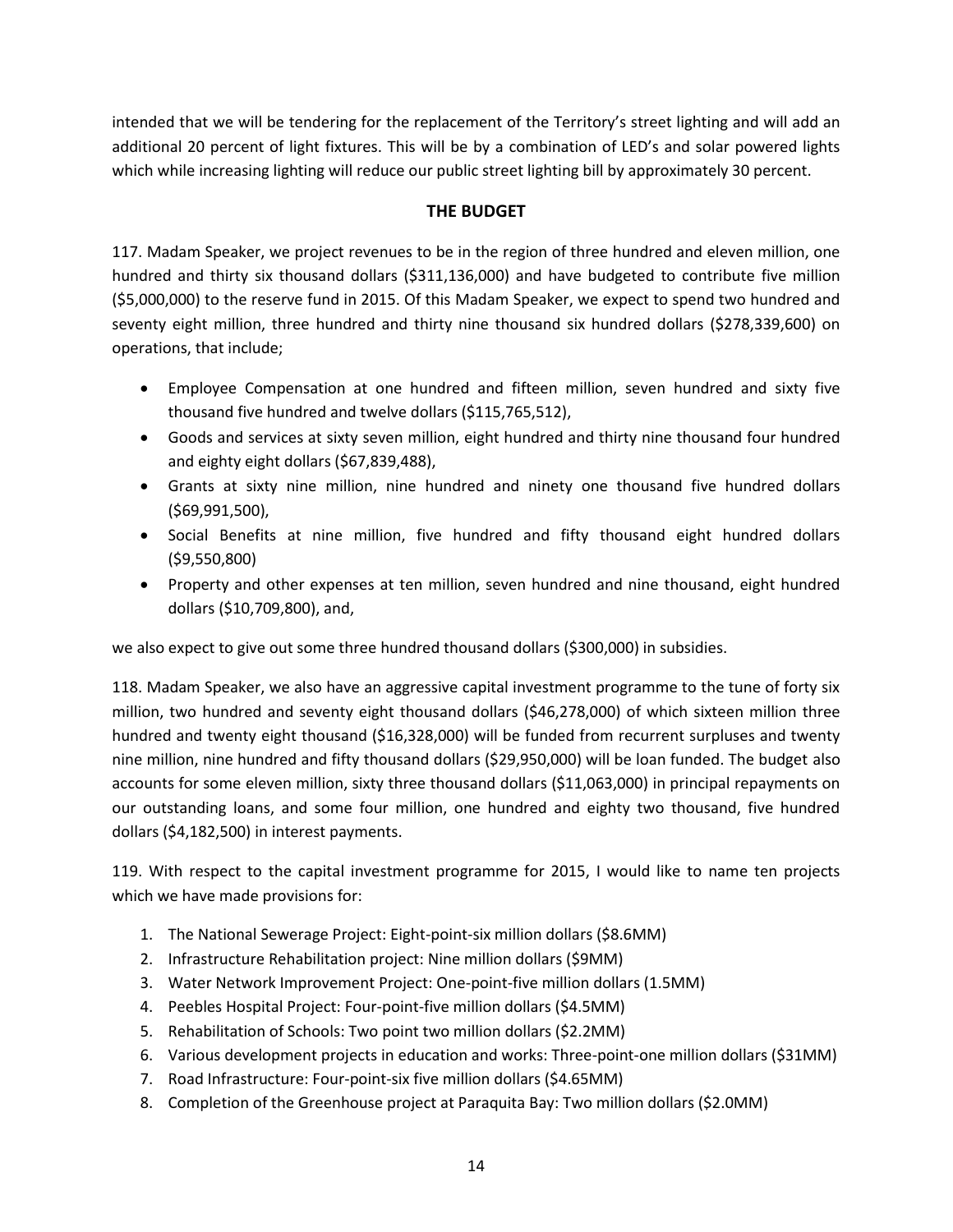- 9. East End/Fat Hogs Bay Harbour development: One million dollars (\$1.0MM)
- 10. Iris O'Neal Medical Centre: Two-point-five million dollars (\$2.5MM)
- 11. Greenland Stadium: Five-hundred thousand dollars (\$.5MM)

120. Madam Speaker, we are very much aware that the infrastructure of this Territory is very much in need of repairs, and, pursuant to my statement earlier that our infrastructure is the foundation on which our future development will sit, we hold our capital investment programme as very high priority.

121. In this vein, Madam Speaker, I would like to point out that we are full steam ahead in getting a mini hospital on Virgin Gorda. We have opened the park and soon will open the new basketball court on Virgin Gorda while, on Anegada, there has been the very successful lobster fest last year, the upcoming one in less than two weeks and some additional roads built. Also, by transferring the garbage generated in Jost Van Dyke to the incinerator in Tortola, it is no longer necessary to burn garbage there; I am sure that this is a welcomed convenience for the residents of Jost Van Dyke.

#### **DEBT**

122. Madam Speaker, the Government of the Virgin Islands continues to maintain relatively low levels of debt, with total public borrowing at only sixteen-point-two percent (16.2%) of GDP in 2013. At the end of 2013, the total value of Central Government loans was ninety-point-nine (\$90.9MM) million dollars. Of this amount, seventy-six-point-nine million dollars (\$76.9MM) or eight-five percent (85%) was domestic debt with the remaining fourteen million dollars (\$14MM) or fifteen percent (15%) as foreign debt.

123. Parastatals' debt decreased each year between 2010 and 2013 as loans were paid down. In 2013, the risk-weighted value of parastatals debt was three-point-four million dollars (\$3.4MM), and this amount increased to six-point-eight-nine million dollars (\$6.89MM) in 2014 with the approval of a thirty five million dollars (\$35MM) loan taken out by the Ports Authority for the Cruise Pier Project.

124. Also in 2014, we were able to secure an additional twenty-two million dollars (22MM) for financing the National Sewerage project, equipping the New Peebles Hospital and facilitating improvements to various docks in the Territory.

125. The partial disbursement of these two loans will bring total public borrowing to the low level of approximately fifteen percent (15%) of GDP at the end of 2014. Total disbursed Central Government loans will equal ninety-two-point six million dollars (\$92.6MM) at the end of 2014.

126. Madam Speaker, our debt servicing costs are also comparatively low with principal repayments and interest payments on Central Government debt amounting to fifteen-point-eighth million dollars (\$15.8MM) in 2013, down from seventeen-point-one million dollars (\$17.1MM) in 2012. The expected cost of servicing Central Government debt for 2014 is fifteen-point-one million dollars (\$15.1MM), while the risk-weighted value of parastatals debt servicing is expected to be approximately six hundred and ten thousand dollars (\$610,000). Total Government debt servicing across both Central Government and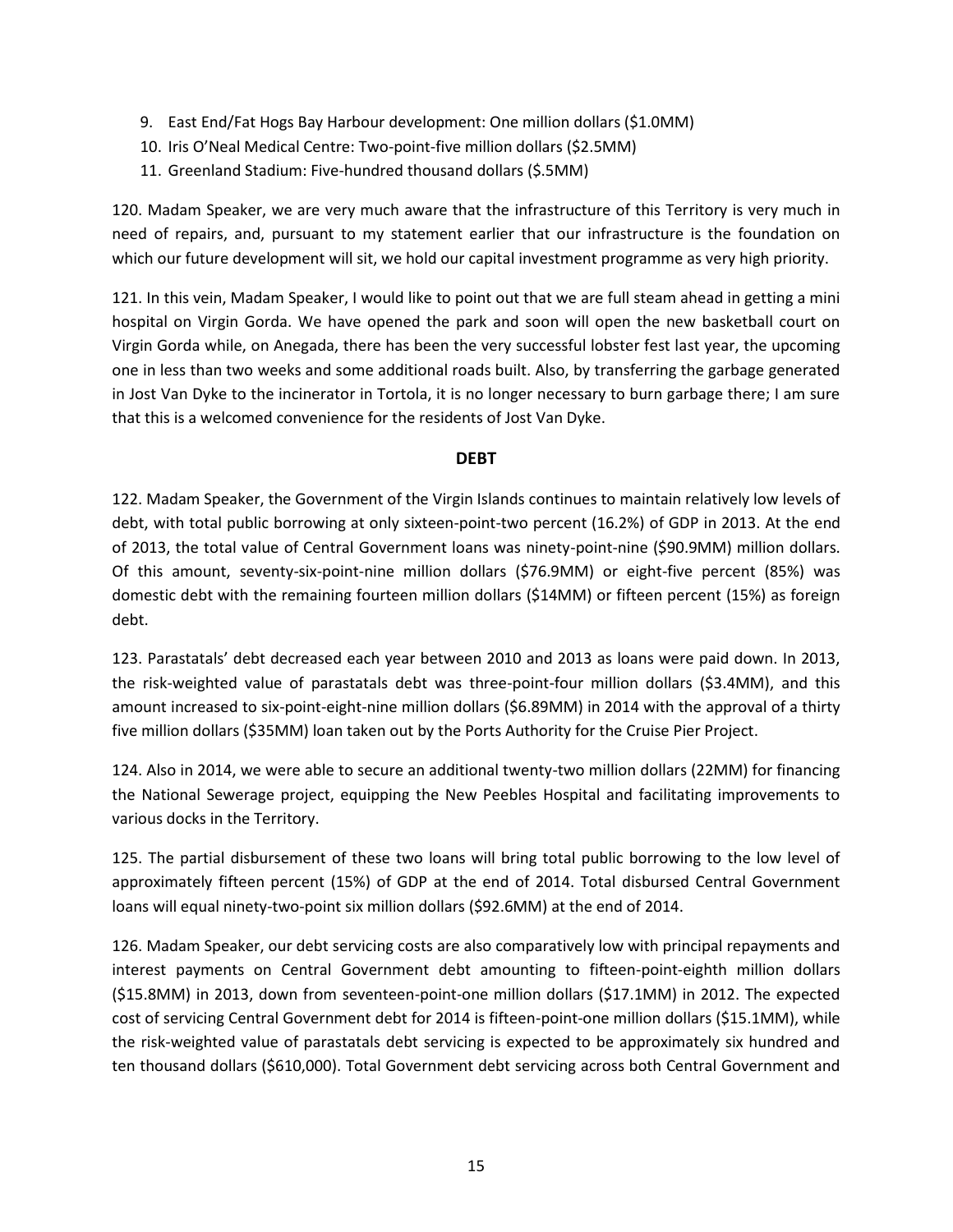risk-weighted parastatals values will amount to only about one-point-seven percent (1.7%) of GDP at the end of 2014.

#### **FISCAL STRATEGY**

127. Madam Speaker, the past decade has seen expenditures growing at a much faster rate than revenues, and every year since the maturing of the Financial Services Sector here in the BVI the gap between revenue and expenditure has been closing. We are now at the point where action must be taken in order to provide for the continued financial sustainability of the Government of the Virgin Islands, and its ability to provide for the people of this Territory. Pursuant to this we have very carefully devised a fiscal strategy that should enable us to do this without placing a further burden on the taxpayers of this Territory. First is the augmentation of our current revenue streams. To do this we have decided to:

1. Change the current Work Permit structure such that fees will be based on occupation type with consideration given to average income by occupation type;

2. Change Water Rates to more closely align with increased cost of purchasing and providing water;

3. Introduce a Tourist Arrival Levy in 2016;

4. Reverse the charging of import duties on FOB rather than CIF value;

5. Adopt a more aggressive approach to the collection of current taxes and fees and arrears by reviewing current legislation to give revenue collecting agencies greater authority to enforce compliance; and

6. Conduct an ongoing, comprehensive review of Government's tax and fee structures with a view to closing loopholes, ensuring that fees at least cover the costs of providing services, and fostering the overall coherence of Government taxes and fees to advance transparency and fairness.

128. Madam Speaker, in addition to this we are also placing downward pressure on all expenditures mandating that departments and ministries are much more careful in how and what they spend money on, in addition to identifying savings of five percent (5%) or more in their year to year budgets over the three-year-budget cycle.

129. Madam Speaker we are duty bound to the people of this territory to provide the best fiscal and economic management possible, and to this end will continue to make the hard and necessary choices required do so, while at the same time making sure that the good honest hardworking people of this territory are in a better position to provide for themselves and their families.

#### **CLOSING THOUGHTS**

130. Madam Speaker, I hope you can agree that my Government has managed the affairs of our Territory well. We understood the needs of our people on the home front and fought hard to provide them with jobs and training opportunities.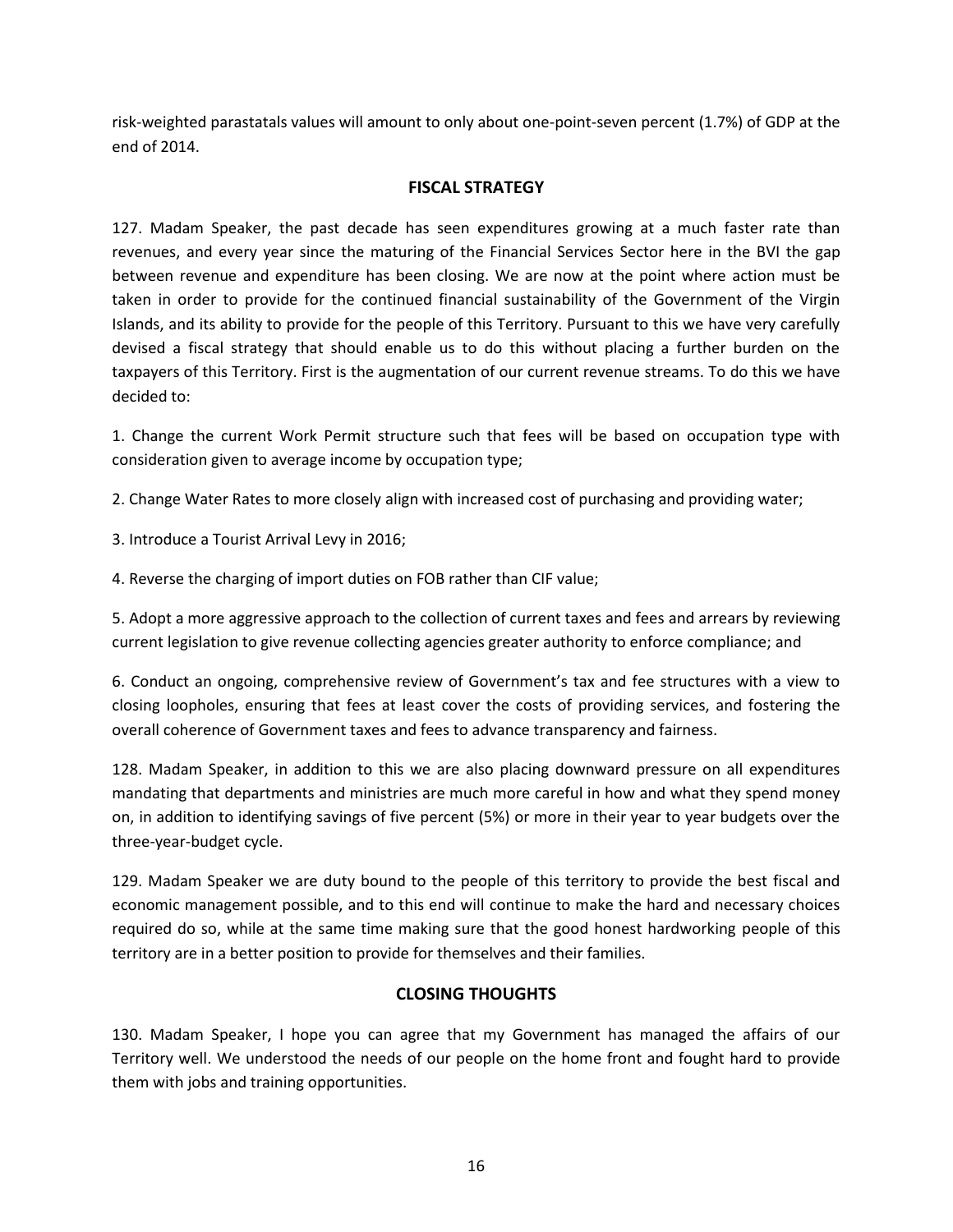131. In the face of the global economic downturn which threatened our economy, we held the ship of state steady while making the tough decisions that returned solvency to our economy. We maintained a good working relationship with Her Majesty's Government which continues to benefit the BVI in our various interactions, globally.

132. We grew the number of overnight visitors to our shores even in the midst of airlift constraints. We embarked on the cruise pier expansion which benefits our entire economy but, especially the fine men and women of the various taxi associations and tour operators in the Territory, as well as our Ports Authority.

133. On the international scene, we continued to support and give clear directions to our BVI-London Office to further our work with Her Majesty's Government.

134. We saw the need to open an office in Hong Kong to attract more of those businesses to our portfolio and to improve the quantity, quality and variety of work for our jurisdiction. This has translated into jobs.

135. Under my Administration, Madam Speaker, we wiped out the fear the Civil Service previously felt about the possibility of payless pay days. With a steady hand on the wheel of the ship of state, we have moved out of the dangerous waters of uncertainty into the safe harbor of hope.

136. It helped significantly, that we maintained good faith with petty contractors and contractors left with unpaid bills by the previous administration.

137. We are steadily getting back the level of savings in the reserves where we could borrow without having the United Kingdom look over our shoulders.

138. We are making sure that our citizens enjoy world class health facilities and treatment in the new hospital.

139. We have done much to improve our local education standards to meet regional and international standards to maintain our economy on the cutting edge of development and innovation.

140. We have invested in our network of roads.

141. We are hard at work in building a proper sewerage system and working diligently with the situation we inherited to ensure that there is running water in our pipes.

142. We also sought to ensure that our visitors continue to enjoy the tranquility and beauty of the BVI.

143. We worked hard with our farmers and fishermen to help them to lead productive, lucrative and fulfilled lives.

144. We did all this, Madam Speaker, under a torrent of abuse, trumped up and unfair criticisms, misleading statements, deliberate attempts to undermine our hard work and a constant manipulation and misrepresentation of the facts.